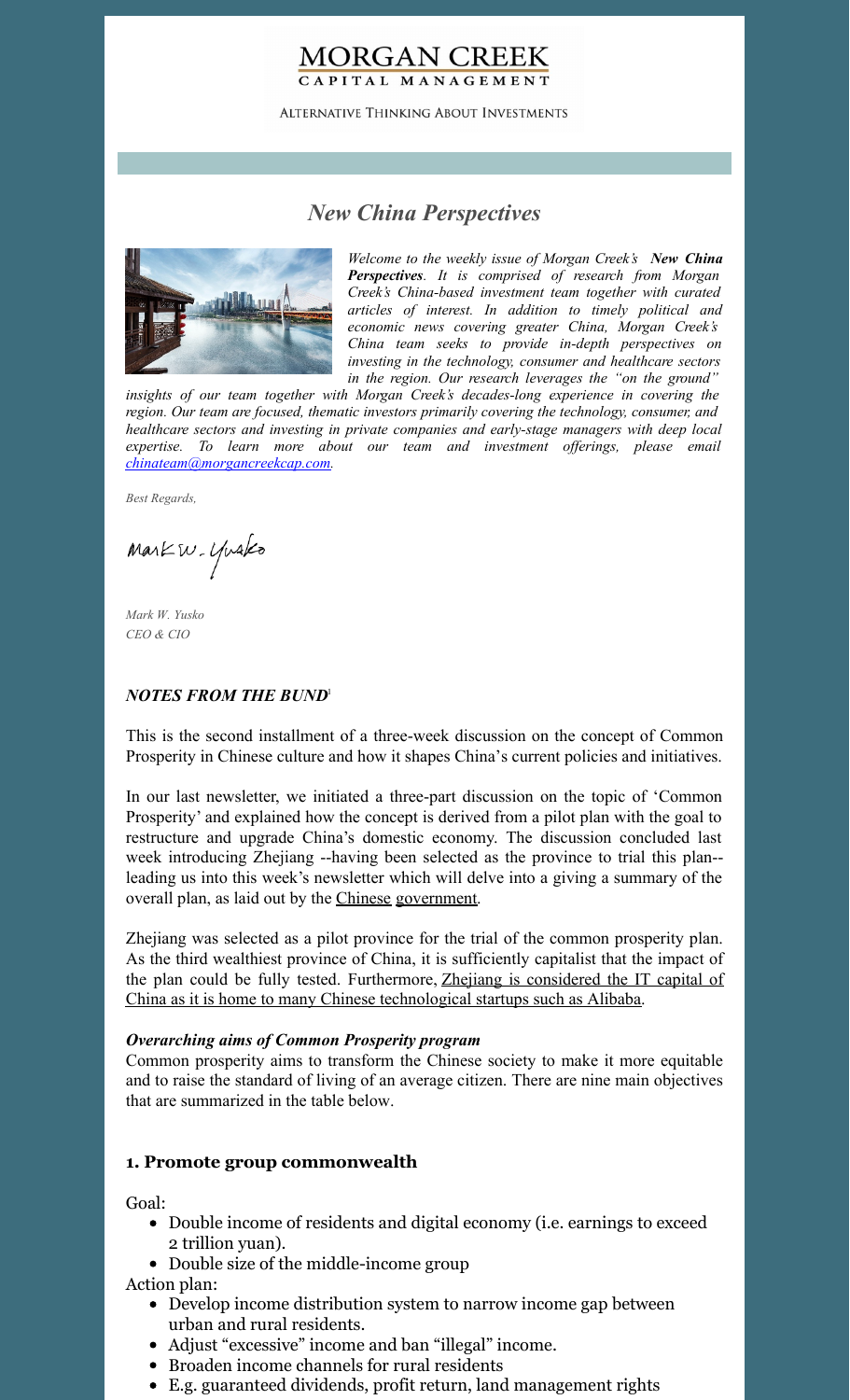### **2. Improve urban functions**

Infrastructure:

Action plan:

- Safety: Create prevention systems for natural disaster (e.g. drainage) systems for flood control and emergency shelters).
- Accessibility: enhance number and quality of urban barrier-free facilities.

### Transportation:

Goal:

100% transportation accessibility rate.

Action plan:

- Create high-quality, easily accessible transportation systems for urban and rural residents
- E.g. cross-city bus lines; new expressways / high-speed passenger train passages etc

### Education:

Goal:

- Average years of education for children to reach 16 years.
- Gross enrollment rate of higher education to reach 73%.

Action plan:

- Local universities to become national first-class institutions.
- Compulsory education in urban and rural areas
- Ensure every child has the opportunity to have education.
- Vocational education integrated within school curriculums.
- Patriotic education to ensure that the population learns and practices core values of socialism.

#### Employment:

Goal:

- Urban unemployment no more than 5%.
- 1.25 million new jobs for urban regions.

Action Plan:

- Increase the number and improve the accessibility of high-quality jobs and entrepreneurial opportunities in rural regions.
- Create environment for growth of a strong industrial workforce.
- E.g. more public training bases; vocational skills training programs.
- Secure jobs for groups struggling with job placement
- E.g. retired military personnel, disabled, migrant workers, college graduates.
- Support emergence of new jobs
- E.g. internet-based.
- Improve labor rights protection standards for employees in laborintensive industries
- E.g. couriers; drivers; construction, fire-fighting; mining

### Healthcare:

Goal:

Average life expectancy to surpass 83.9 years.

Action plan:

- Develop cross-regional basic medical / long-term care / commercial medical insurance systems.
- Construct rural and urban medical treatment centers
- E.g. construct new and renovate existing hospitals
- Improve major public health / safety emergencies and epidemic / disease prevention and control
- E.g. provide pre-hospital first-aid services; construct centers that help with early screening and diagnosis.

#### Infant-care:

Goal:

- 4.6 all-inclusive childcare service facilities to be built per 1,000 people. Action plan:
	- Multi-channel reduction in the costs of childbirth, parenting, and education.
	- Parenting-friendly society.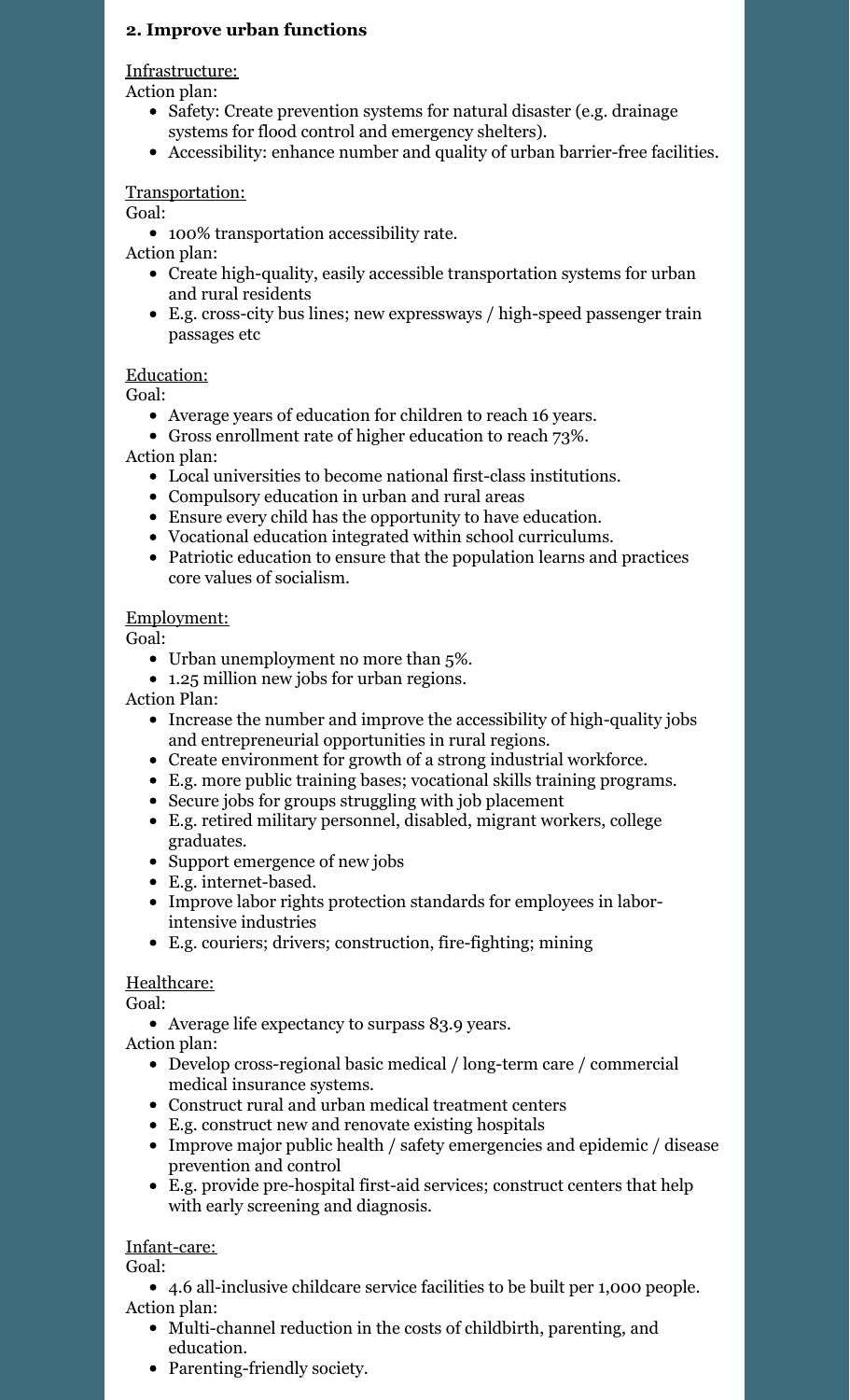#### Senior services:

Goal:

Construct 100 health care complexes.

Action Plan:

- An all-inclusive elderly care service system (with medical care integrated) to be constructed
- E.g. medical care integrated; development of a home-based community visit and 'senior-care consultant' system.
- For the old-age pension insurance of urban and rural residents' to be raised every year

### Social welfare:

Goal:

At least 90% of aid funds will be used to protect and improve people's livelihoods.

Action plan:

- Provide assistance to families and individuals who cannot be covered by the existing social assistance system
- Develop more programs and services catered towards the homeless and disabled
- E.g. medication rehabilitation guarantees, welfare subsidies

# **3. Improve the housing security system**

Action plan:

- Demolish and renovate old communities
- E.g. use abandoned land to build rental housing.
- Promote the investigation of hidden safety hazards in urban and rural housing areas.
- Increase the proportion of accessible housing.
- E.g. find new ways to create affordable specialized rental housing for blue-collar workers; promote the construction of shared property housing.

## **4. Construct a strong city-wide social security system**

Action plan:

- Become a model city for urban social governance.
- E.g. Improve the legal literacy of citizens; spread awareness of the different laws across rural and urban regions; strengthen data security
- Promote the concept of common prosperity while adhering to the laws set by the governing party.
- Create a system that allows for the regular inspection of industries and prompts feedback to individuals to allow for problems to be recognized and rectified.

# **5. Promote technological development and encourage innovation**

# Technology:

Action plan:

- Promote digital industrialization
- E.g. AI, Internet of Things (IoT), etc.
- Fund tech research.
- Integrate advanced (high-tech) manufacturing within modern service industries.
- E.g. Smart (digital) urban agriculture.
- Promote integration between urban and rural regions
- Construct 5G base stations throughout rural regions.

### Innovation:

Action plan:

- Create break-through institutional achievements
- E.g. New R&D facilities
- Create new manufacturing models (e.g. service-oriented / smart (digital) / personalized / luxury manufacturing).
- Support the growth and development of SMEs for innovation.
- Encourage innovation in the private sector
- Achieve national unity through innovation to lessen reliance on foreign resources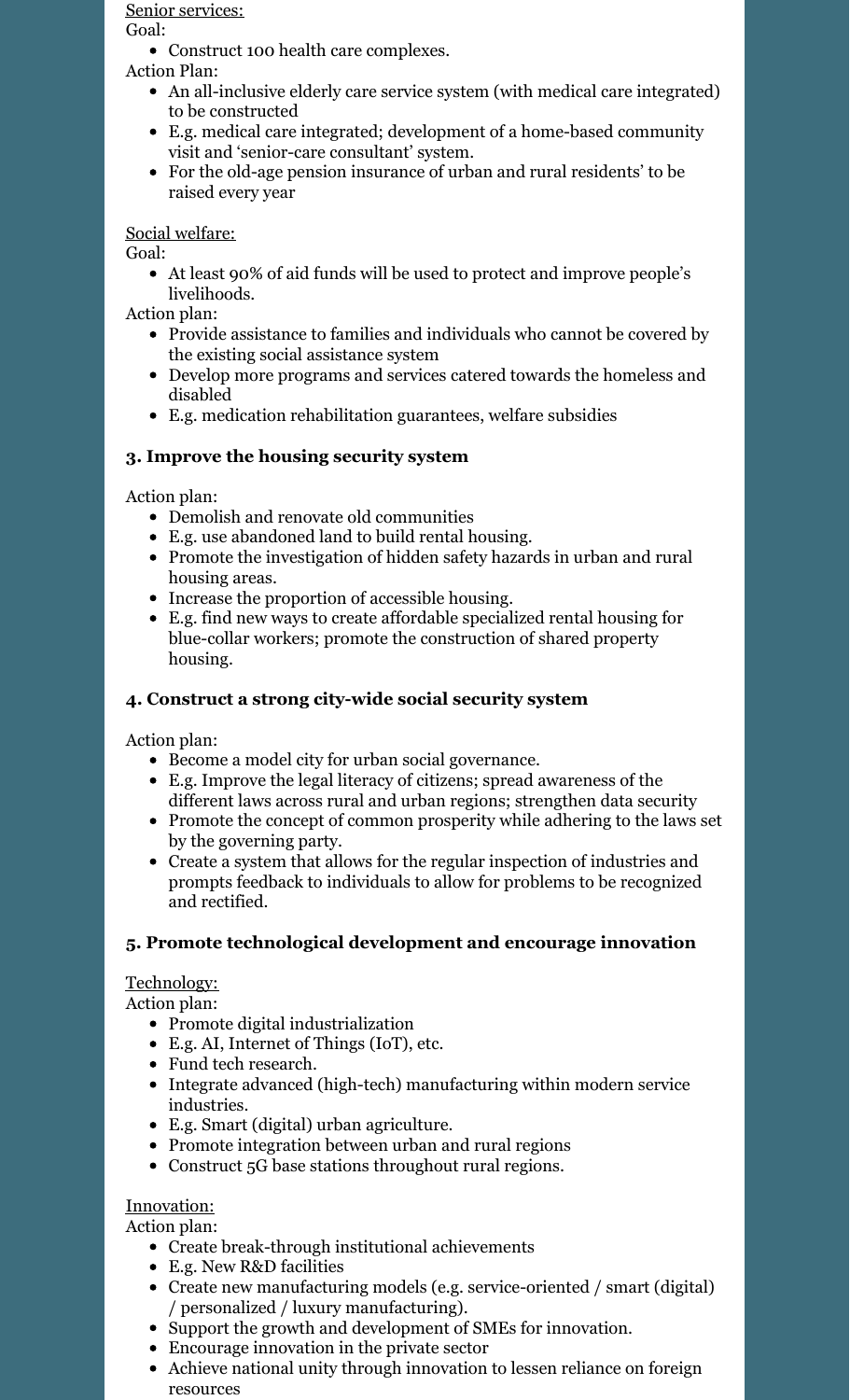### **6. Revitalize rural sectors**

Goal:

- Rural e-commerce sales >30 billion yuan
- Number of people involved in rural tourism >100 million

Action plan:

- Urbanize rural migrants.
- E.g. Implement training projects for farmers to help strengthen their professional skills in agricultural work-- agricultural technology and ecommerce
- Re-develop rural villages and ensure that each community is fully multifunctional
- E.g. medical treatment institutions, elderly-care facilities, public transportation services, cultural / sports venues
- Develop primary, secondary, and tertiary industries in rural regions.
- E.g. Promote the development of large-scale agricultural industrialization projects (e.g. fund for agricultural development / construction).
- Promote local businesses to boost income of rural residents and increase the value of rural land.
- E.g. Accelerate the development of eco-tourism

### **7. Promote a green life**

Goal:

- 100% surface water at or better than Class III water quality.
- 90% coverage rate of urban parks.

#### Action plan:

- Become a 'no-waste' community.
- Popularize use of environmentally-friendly products
- Develop hydrogen energy
- Implement strict environmental protection systems
- E.g. create action plans for the protection of water ecology systems
- Coordinate natural resources between regions
- E.g. mountain water resources: wetlands, natural water systems, mountains, green spaces
- Strengthen research on emerging technologies
- E.g. energy-efficient vehicles and energy digitalization systems

### **8. Cultural and spiritual enrichment**

Cultural:

Goal:

• Public cultural facilities reach 5,000 square meters per 10,000 people.

Action plan:

- Improve existing tourism projects to promote local culture (e.g. famous mountains, lakes, towns, cities).
- Promote traditional cultural customs in Hangzhou's culture (e.g. Hangzhou silk, celadon, traditional Chinese medicine, traditional Chinese tea-making (e.g. Longjing Tea), etc).

#### Spiritual:

Goal:

• Social integrity / credibility >96%.

Action plan:

- Construct charitable funds and organizations in urban and rural regions that carry out nationwide charity activities (e.g. one-day donation).
- Develop existing public welfare models (e.g. online crowdfunding, charitable trusts, venture philanthropy, and public auctions).
- Encourage high-income groups and enterprises (e.g. financial institutions) to participate.
- E.g. Establish charitable award system and preferential tax policies.

#### **9. Promote inter-provincial cooperation**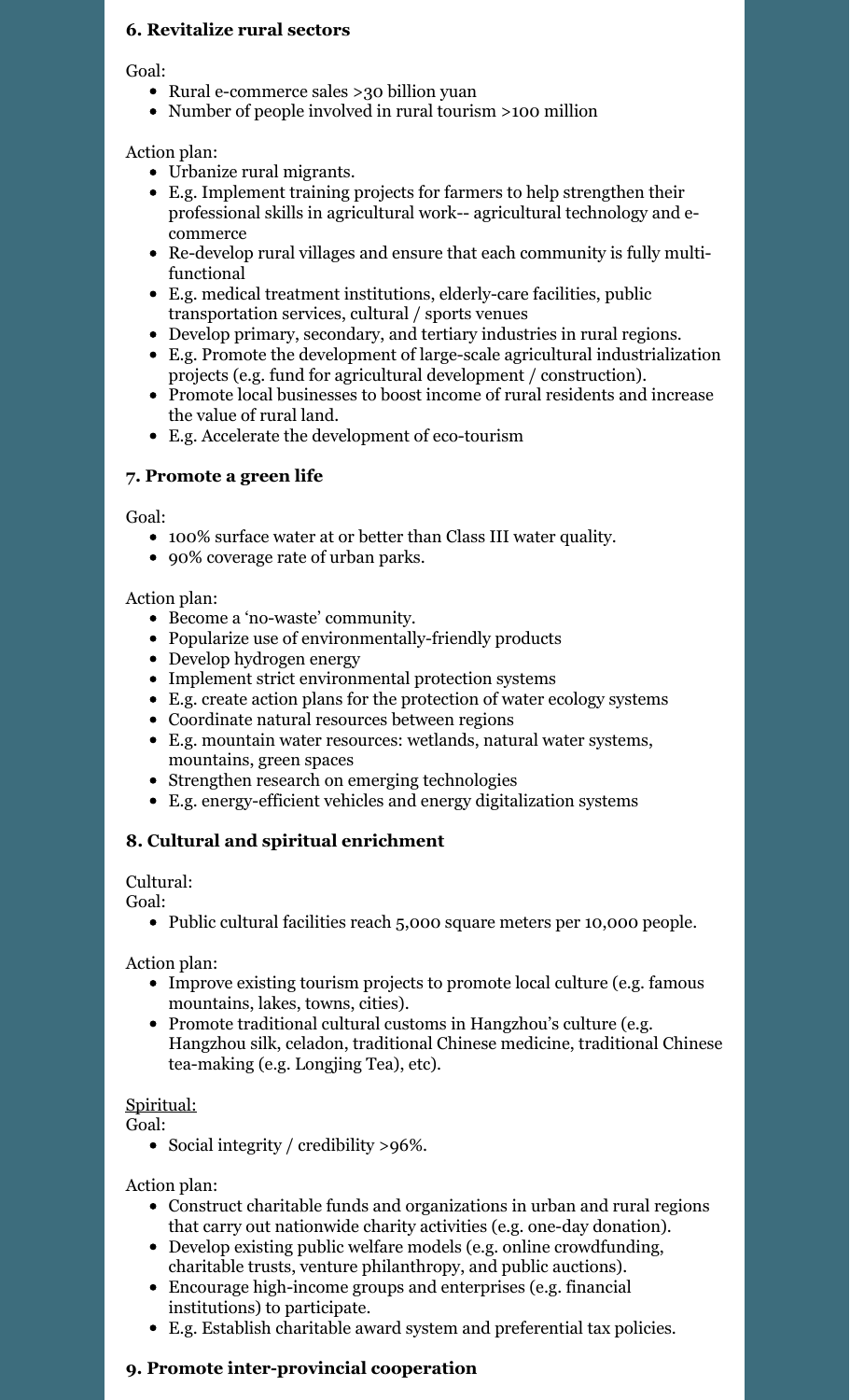Action plan:

- Promote integration / linkage between regions (will help maintain longterm stability and make progress in the industrial sectors)
- E.g. industrial cooperation / development, cultural exchanges
- Improve upon the cross-border customs trade system (all to become a domestic and national trade center)
- E.g. organize global digital trade fairs

**[Click](https://www.morgancreekcap.com/market-commentary/#investment-process) here to see back issues of New China Perspectives**

### *CHINA NEWS SPOTLIGHT*

**Biden warns Xi against helping Russia as US-China relations face 'crossroads' over Ukraine invasion:** President Joe Biden took office framing this moment in geopolitics as a battle between autocracy and democracy – casting China as the chief authoritarian threat on the world stage. *Read [more.](https://www.usatoday.com/story/news/politics/2022/03/18/biden-xi-jinping-ukraine/7050895001/?gnt-cfr=1)*

**China says it will support Chinese IPOs abroad, calls for closure on tech crackdown:** China signaled support for Chinese stocks on Wednesday, after days of worries about U.S. delisting risks sent the stocks plunging in New York and Hong Kong. *Read [more.](https://www.cnbc.com/2022/03/16/china-says-it-will-support-chinese-ipos-abroad-calls-for-closure-on-tech-crackdown.html)*

**Saudi Arabia Considers Accepting Yuan Instead of Dollars for Chinese Oil Sales:** Saudi Arabia is in active talks with Beijing to price some of its oil sales to China in yuan, people familiar with the matter said, a move that would dent the U.S. dollar's dominance of the global petroleum market and mark another shift by the world's top crude exporter toward Asia. *Read [more.](https://www.wsj.com/articles/saudi-arabia-considers-accepting-yuan-instead-of-dollars-for-chinese-oil-sales-11647351541)*

**Sanctions-hit Chinese facial recognition firm DeepGlint in muted trading debut in Shanghai, with US\$1 billion market cap:** Chinese artificial intelligence (AI) company DeepGlint, which once targeted a US\$300 billion valuation, made its trading debut in Shanghai on Thursday, but quickly saw its share price decline amid the rout in tech stocks this week. *Read [more.](https://www.scmp.com/tech/tech-trends/article/3171056/sanctions-hit-chinese-facial-recognition-firm-deepglint-muted)*

**US-China tech war: Chinese surveillance camera maker Hikvision said to acquire second-hand ASML machine for chip production:** Hangzhou Hikvision Digital Technology, one of the world's largest suppliers of video surveillance cameras, plans to buy a second-hand lithography machine made by Dutch firm ASML Holding for its in-house chip manufacturing operation, according to a source familiar with the matter, marking a big move for the company toward tech self-sufficiency amid US trade restrictions and a global semiconductor shortage. *Read [more.](https://www.scmp.com/tech/tech-war/article/3170691/us-china-tech-war-chinese-surveillance-camera-maker-hikvision-acquire)*

**TuSimple explores sale of China unit after pact with U.S. authorities-sources:** Autonomous trucking startup TuSimple Holdings Inc (TSP.O), backed by Chinese social media firm Sina Corp , is looking to sell its business in China and focus on the U.S. market, sources said. *Read [more.](https://www.reuters.com/technology/exclusive-tusimple-explores-sale-china-unit-after-pact-with-us-authorities-2022-03-16/)*

**Lynk Pharmaceuticals and Simcere announced Strategic Commercialization Partnership upon novel JAK1 inhibitor LNK01001:** On March 18, 2022, Lynk Pharmaceuticals Co., Ltd. (Lynk Pharmaceuticals) and Simcere (2096.HK) announced a strategic partnership to develop and commercialize a highly selective JAK1 inhibitor LNK01001 in China. *Read [more.](https://www.prnewswire.com/news-releases/lynk-pharmaceuticals-and-simcere-announced-strategic-commercialization-partnership-upon-novel-jak1-inhibitor-lnk01001-301505616.html)*

**CStone announced the global multi-regional registration trial of anti-PD-1 antibody nofazinlimab in combination with lenvatinib:** CStone Pharmaceuticals ('CStone', HKEX: 2616), a leading biopharmaceutical company focused on research, development, and commercialization of innovative immuno-oncology therapies and precision medicines, announced that the global multi-regional phase 3 registrational trial of the anti-PD-1 antibody nofazinlimab (CS1003) in combination with lenvatinib as first-line treatment for patients with advanced hepatocellular carcinoma (HCC), CS1003-305, has successfully reached its prespecified enrollment target. *Read [more.](https://www.marketscreener.com/quote/stock/CSTONE-PHARMACEUTICALS-57946082/news/CStone-announced-the-global-multi-regional-registration-trial-of-anti-PD-1-antibody-nofazinlimab-in-39805668/)*

**Green light for 12 Covid-19 rapid antigen tests as China races to beat Omicron variant fuelling worst outbreak since 2020:** China has approved seven more rapid antigen test (RAT) kits for Covid-19, bringing the total to 12 as the country races to stop the spread of the Omicron variant severely challenging its zero-Covid defences in